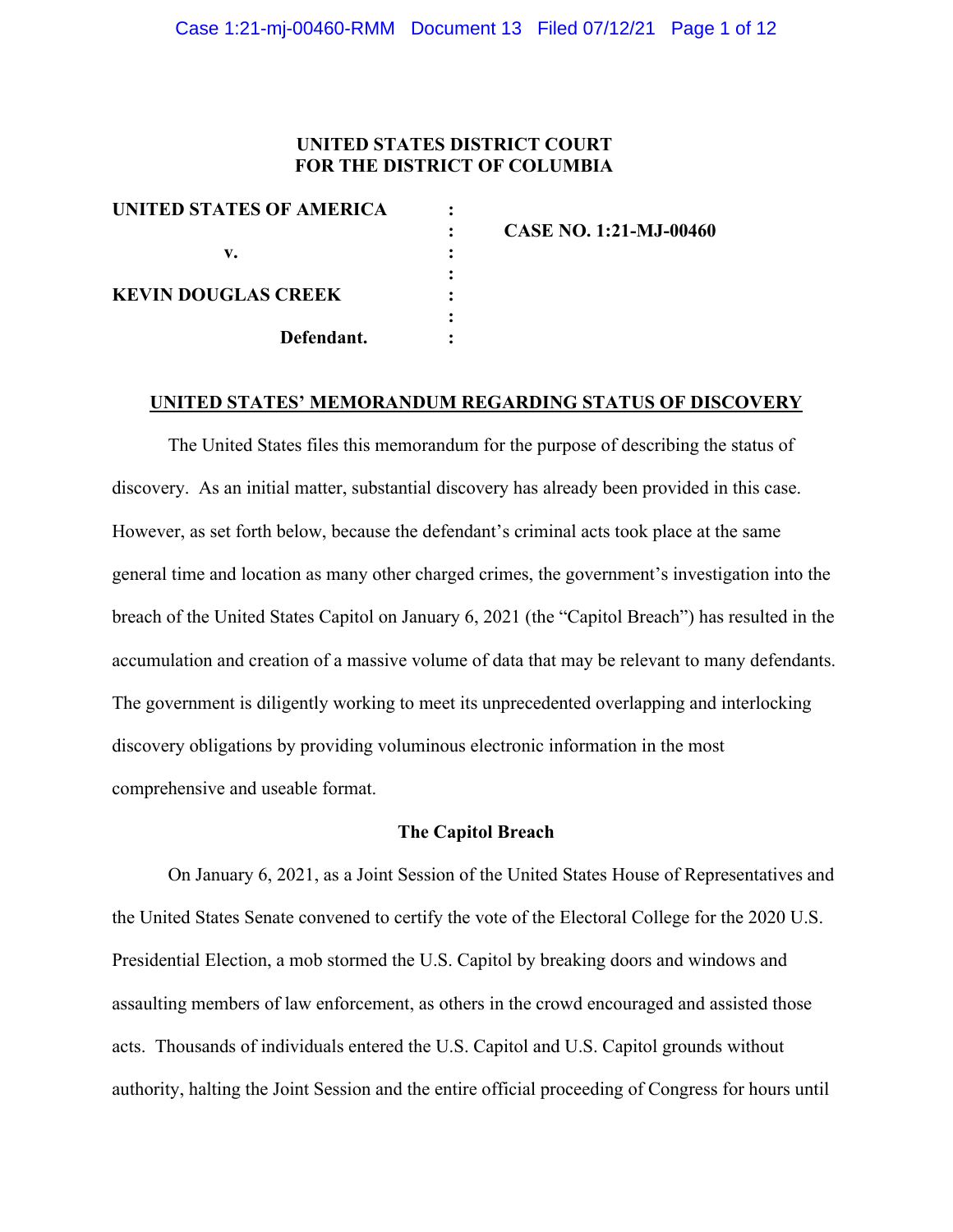### Case 1:21-mj-00460-RMM Document 13 Filed 07/12/21 Page 2 of 12

the United States Capitol Police ("USCP"), the Metropolitan Police Department ("MPD"), and other law enforcement agencies from the city and surrounding region were able to clear the Capitol of rioters and to ensure the safety of elected officials. This event in its entirety is hereinafter referred to as the "Capitol Breach."

## **Scope of Investigation**

The investigation and prosecution of the Capitol Breach will be the largest in American history, both in terms of the number of defendants prosecuted and the nature and volume of the evidence. In the six months since the Capitol was breached, over 500 individuals located throughout the nation have been charged with a multitude of criminal offenses, including but not limited to conspiracy, tampering with documents or proceedings, destruction and theft of government property, obstruction of law enforcement during civil disorder, assaults on law enforcement, obstruction of an official proceeding, engaging in disruptive or violent conduct in the Capitol or on Capitol grounds, and trespass. There are investigations open in 55 of the Federal Bureau of Investigation's 56 field offices.

#### **Voluminous Materials Accumulated**

The government has accumulated voluminous materials that may contain discoverable information for many, if not all, defendants. An illustrative list of materials accumulated by the government includes:

- o Thousands of hours of closed circuit video ("CCV") from sources including the USCP, MPD, and United States Secret Service, and several hundred MPD Automated Traffic Enforcement camera videos;
- o Footage from Cable-Satellite Public Affairs Network (C-SPAN) and other members of the press;
- o Thousands of hours of body worn camera ("BWC") footage from MPD, Arlington County Police Department, Montgomery County Police Department, Fairfax County Police Department, and Virginia State Police;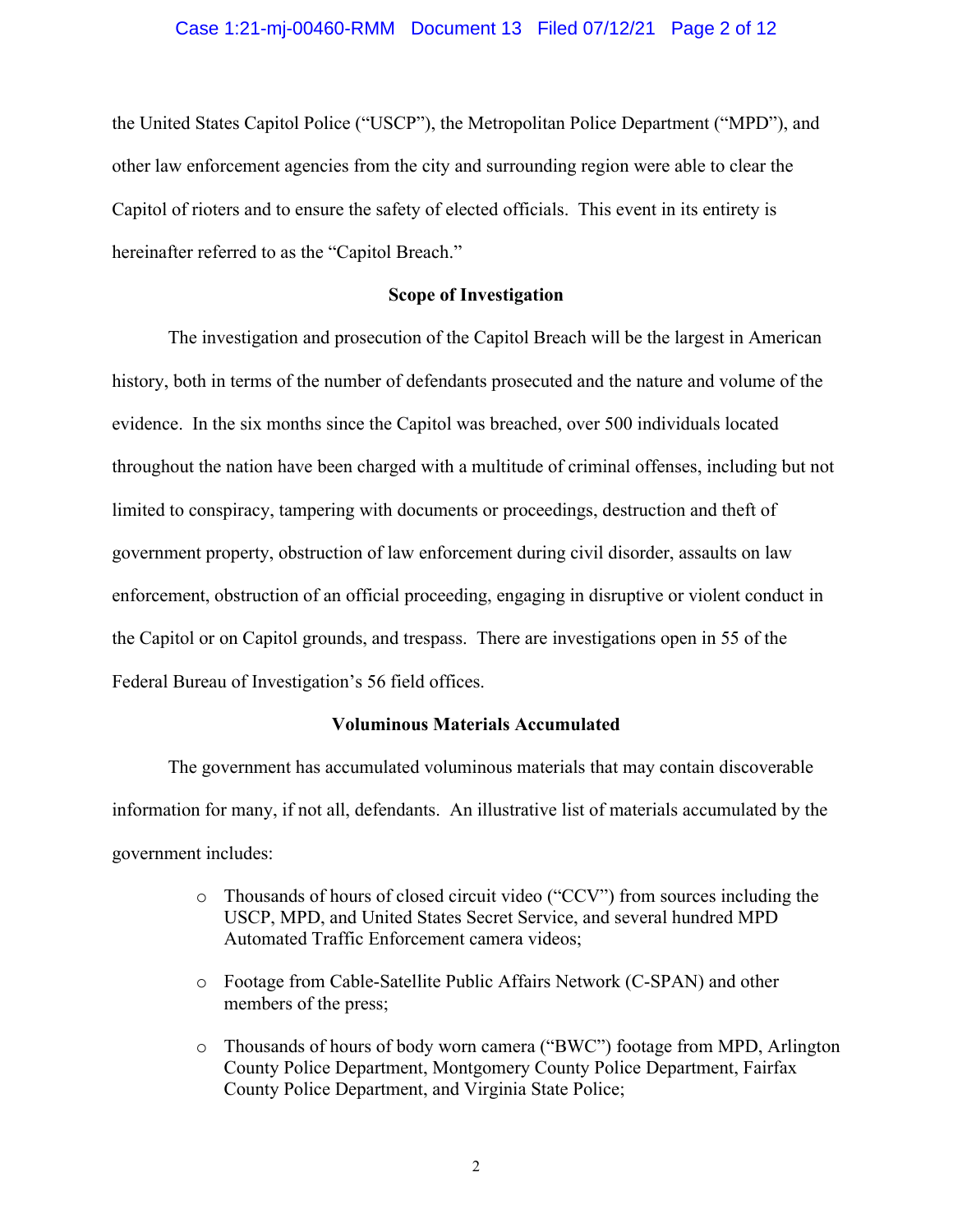- o Radio transmissions, event chronologies, and, to a limited extent, Global Positioning Satellite ("GPS") records for MPD radios;
- o Hundreds of thousands of tips, including at least 237,000 digital media tips;
- o Location history data for thousands of devices present inside the Capitol (obtained from a variety of sources including two geofence search warrants and searches of ten data aggregation companies);
- o Subscriber and toll records for hundreds of phone numbers;
- o Cell tower data for thousands of devices that connected to the Capitol's interior Distributed Antenna System (DAS) during the Capitol Breach (obtained from the three major telephone companies);
- o A collection of over one million Parler posts, replies, and related data;
- o A collection over one million Parler videos and images (approximately 20 terabytes of data);
- o Damage estimates from multiple offices of the U.S. Capitol;
- o A multitude of digital devices and Stored Communication Act ("SCA") accounts; and
- o Responses to grand jury subpoenas, of which over 6,000 have been issued, seeking documents such as financial records, telephone records, electronic communications service provider records, and travel records.

We are still collecting and assembling materials from the numerous entities who were involved in the response to the Breach, and we are still investigating – which means the amount of data (phones, devices, legal process, investigative memoranda) is growing.

# **Voluminous Legal Process and Investigative Memoranda**

In addition to the materials collected, tens of thousands of documents have been

generated in furtherance of the investigation, to include interviews of subjects, witnesses, tipsters

and officers; investigations into allegations concerning officer conduct on January 6; source

reports; evidence collection reports; evidence analysis reports; chain-of-custody documents;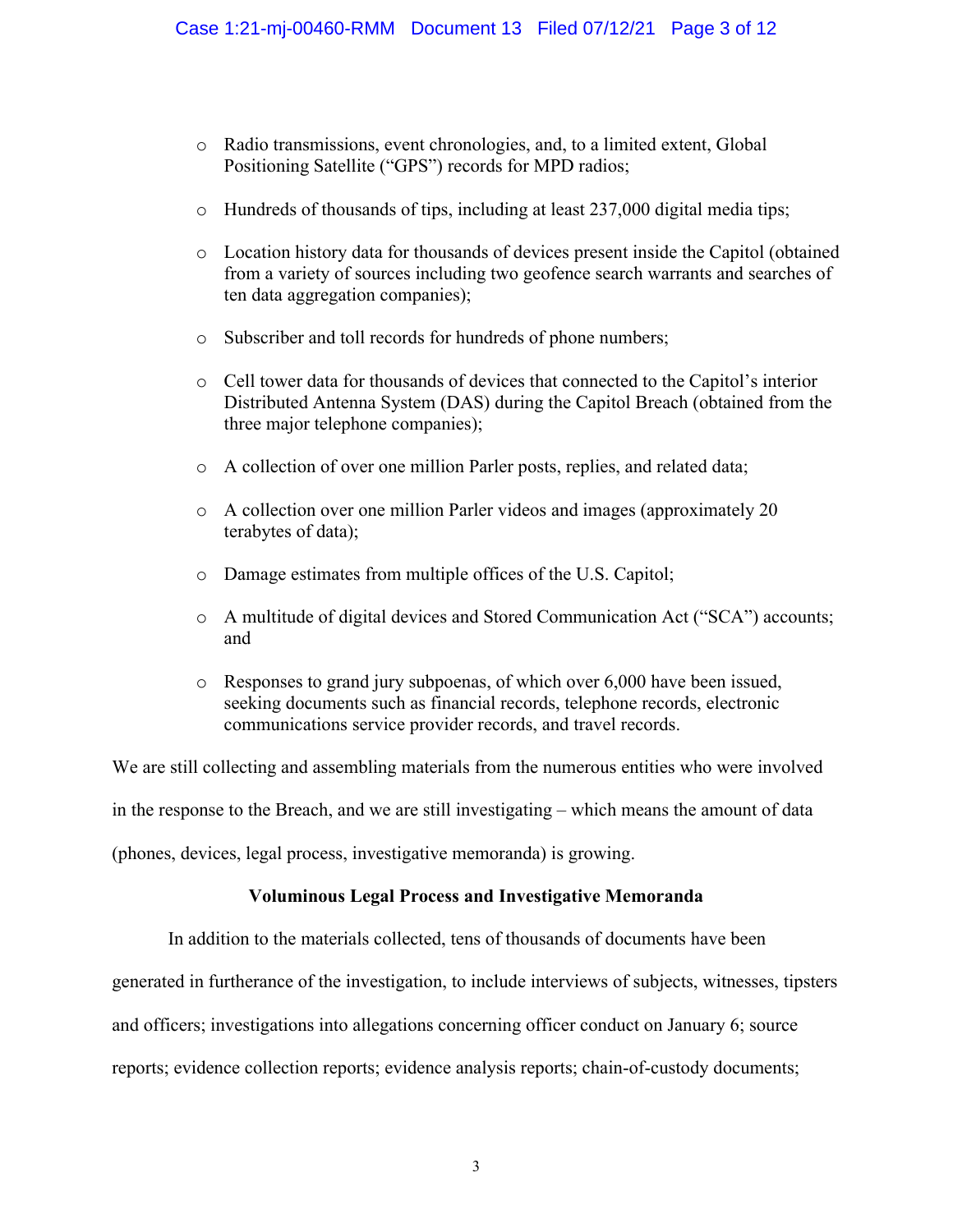legal documents including preservation letters, subpoenas, 2703(d) orders, consent forms, and search warrants; and memoranda of investigative steps taken to evaluate leads or further investigations.

## **Interrelated Crimes and Discovery**

The Capitol Breach involves thousands of individuals inside and outside the Capitol, many of whom overwhelmed and assaulted police. (According to a Washington Post analysis of the events, "the mob on the west side eventually grew to at least 9,400 people, outnumbering officers by more than 58 to one.") *See* 

*https://www.washingtonpost.com/investigations/interactive/2021/dc-police-records-capitolriot*/?*itid=sf\_visual-forensics*. The cases clearly share common facts, happening in generally the same place and at the same time. Every single person charged, at the very least, contributed to the inability of Congress to carry out the certification of our Presidential election.

These circumstances have spawned a situation with overlapping and interlocking discovery obligations. Many defendants may be captured in material that is not immediately obvious and that requires both software tools and manual work to identify, such as video and photos captured in the devices and SCA accounts of other subjects. Accordingly, the defense is generally entitled to review all video or photos of the breach whether from CCV, BWC or searches of devices and SCA accounts. Notably, we have received a number of defense requests for access to such voluminous information, and requests for the government to review the entirety of the law enforcement files related to this investigation. For example, in support of a motion to compel access to all of the footage, one such counsel stated:

The events of January 6, 2021 were memorialized to an extent rarely, if ever, experienced within the context of federal criminal cases. The Government itself has a wealth of surveillance video footage. Virtually every attendee in and around the Capitol on January 6, 2021 personally chronicled the events using their iPhone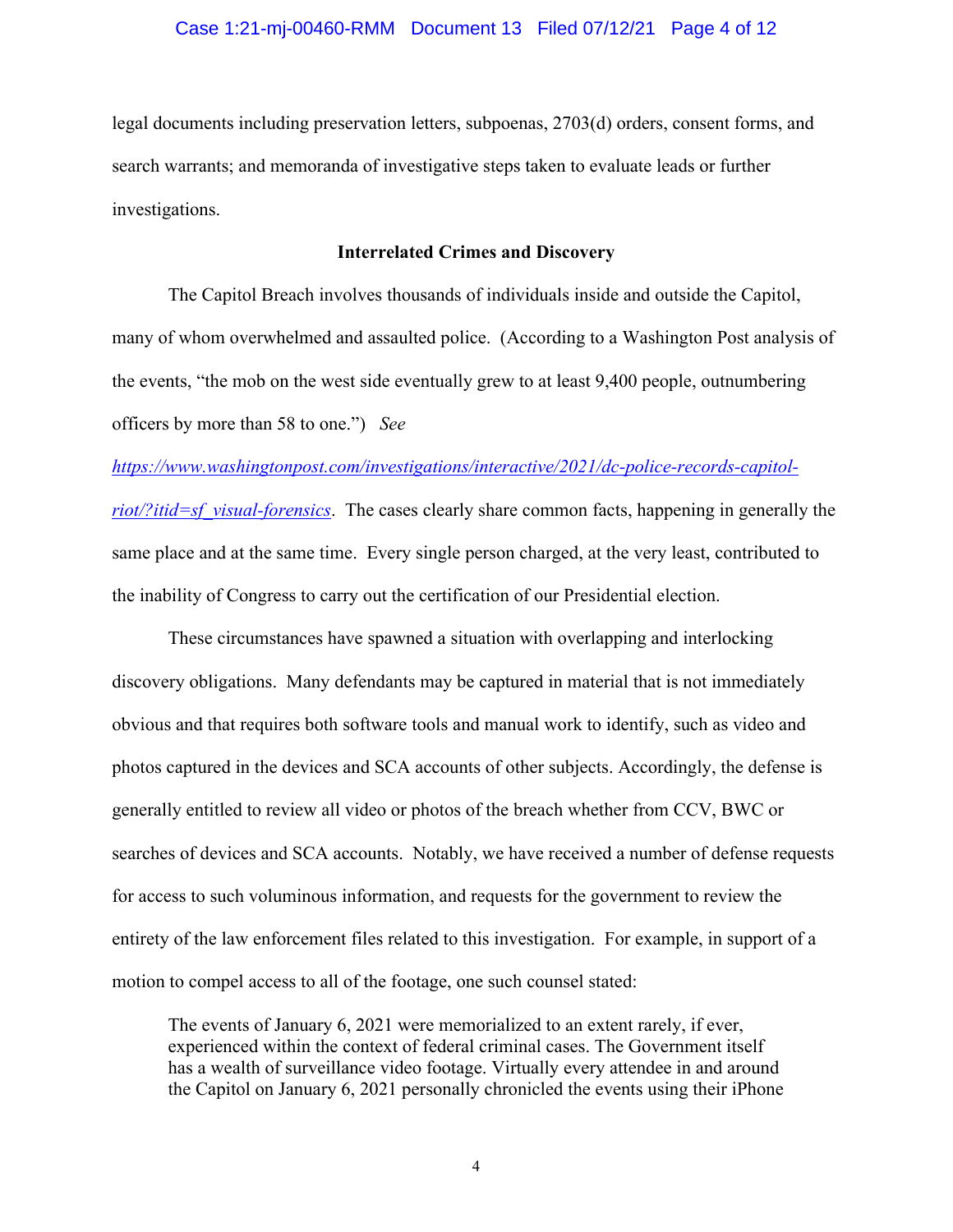or other similar video device. Many of the attendees posted their video on one or more social media platforms. Many held their videos close to their vests resulting in little if any publication of same. News media outlets from around the world captured video footage. Independent media representative from around the world captured video footage. Intelligence and law enforcement personnel present at the Capitol on January 6, 2021 also captured video footage of events of the day. By the Government's own admission, the Government has an overwhelming amount of video footage of the events of January 6, 2021. During the handlings of January 6 cases, the Government has garnered and continues to garner access to added video footage from, among other sources, the general public and the defendants themselves. *Upon information and belief, the Government is not capable of vetting, cataloging and determining materiality of the video footage such as to ensure that disclosure of same is timely made in all cases to which the footage is material for disclosure purposes.* The "information and belief" in this regard is a function of the undersigned counsel's personal knowledge relative to footage given to the Government, familiarity with other January 6 cases both as counsel for other January 6 defendants and as counsel familiar with other counsel representing January 6 defendants and the understanding that the footage provided to the Government does not appear to have been produced to other defendants whose cases warrant similar disclosure by the Government of material evidence. *Defendant has requested the Government confirm whether there is a single repository for all video footage amassed relative to the events at the Capitol on January 6, 2021 and, further, has requested access to same for inspection and examination for determination of materiality and disclosure of the Government's protocol to determine materiality.*

*United States v. Jacob Chansley*, 21-cr-00003 (RCL) (Document No. 58)(emphasis added).

Examples of additional similar discovery requests we have received in Capitol Breach cases are quoted in Exhibit A, attached hereto.

# **Early Establishment of Discovery Team**

Shortly after the Capitol Breach, the U.S. Attorney's Office established a Capitol Breach Discovery Team to create and implement a process for the production of discovery in January 6 cases. The Discovery Team is staffed by federal prosecutors who have experience in managing complex investigations involving voluminous materials, Department of Justice experts in project management and electronic discovery management, and a lead discovery agent from the Federal Bureau of Investigation. Members of the Discovery Team consult regularly with Department of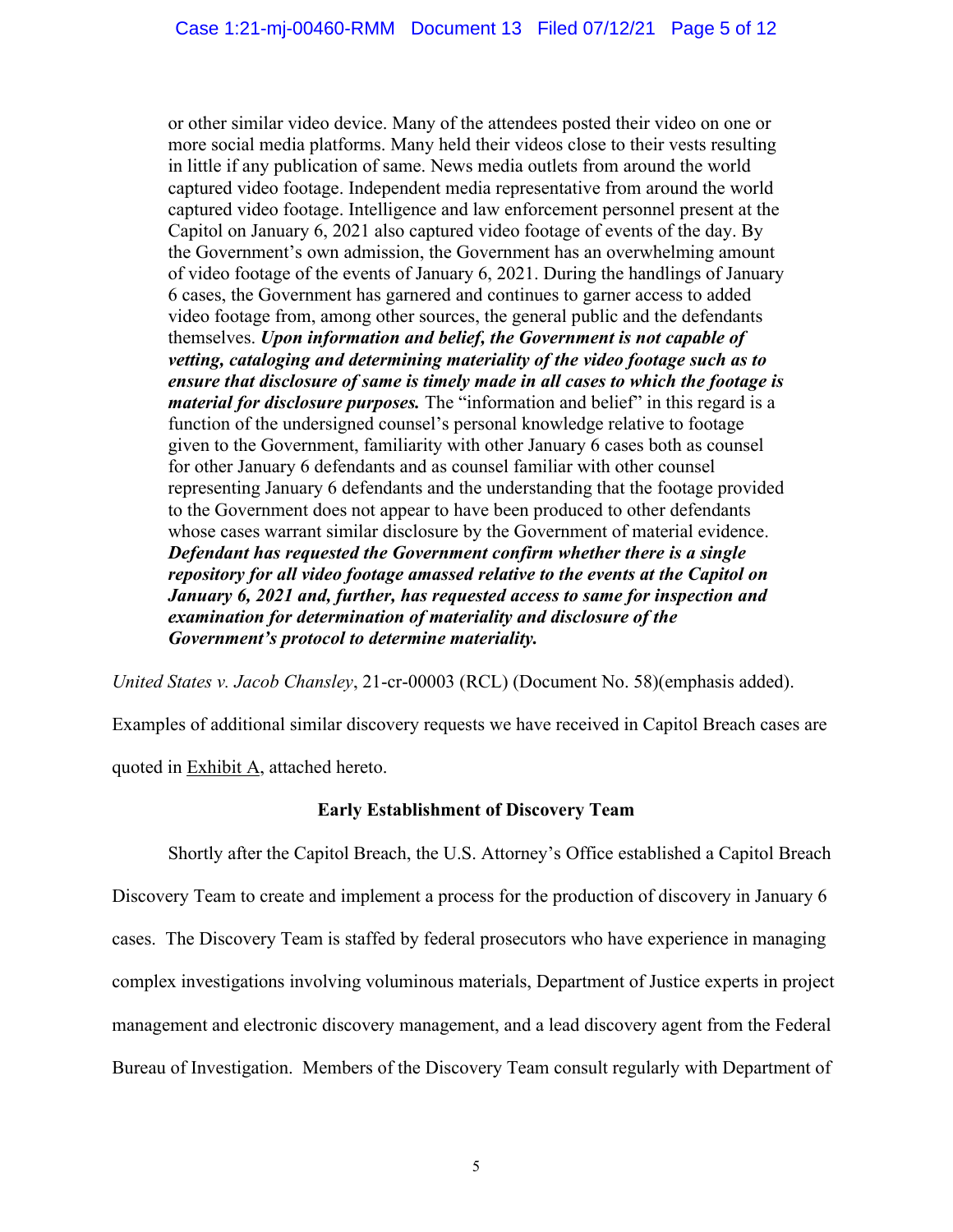### Case 1:21-mj-00460-RMM Document 13 Filed 07/12/21 Page 6 of 12

Justice subject matter experts, including Associate Deputy Attorney General and National Criminal Discovery Coordinator Andrew Goldsmith. As discussed further below, members of the Discovery Team also meet and confer on a regular basis with Federal Public Defender ("FPD") leadership and electronic discovery experts.

#### **Recognition of Need for Vendor Promptly Addressed**

Following the Capitol Breach, the United States recognized that due to the nature and volume of materials being collected, the government would require the use of an outside contractor who could provide litigation technology support services to include highly technical and specialized data and document processing and review capabilities. The government drafted a statement of work, solicited bids, evaluated them, and selected a vendor. This was an unprecedented undertaking which required review at the highest levels of the Department of Justice and was accomplished as quickly as possible.

On or about May 28, 2021, the government contracted Deloitte Financial Advisory Services, LLP ("Deloitte"), a litigation support vendor with extensive experience providing complex litigation technology services, to assist in document processing, review and production of materials related to the Capitol Breach. As is required here, Deloitte furnishes secure, complex, and highly technical expertise in scanning, coding, digitizing, and performing optical character recognition – as well as processing, organizing, and ingesting a large volume of Electronically Stored Information ("ESI") and associated metadata in document review platforms – which is vital to the United States' ability to review large data/document productions and is essential to our ability to prosecute these cases effectively.

## **Implementation of Contract with Deloitte**

We have already begun transferring a large volume of materials to Deloitte (as of July 7,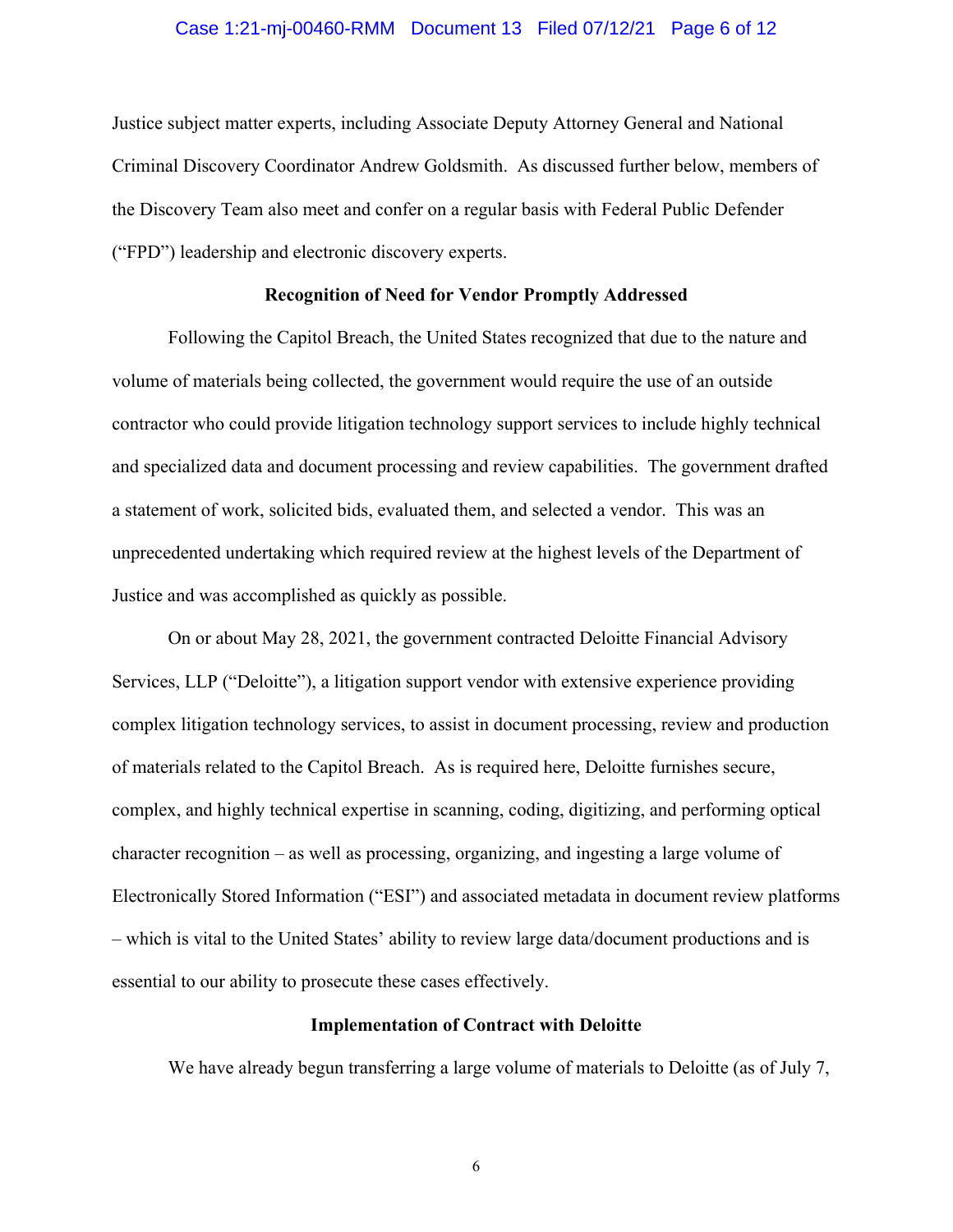#### Case 1:21-mj-00460-RMM Document 13 Filed 07/12/21 Page 7 of 12

2021, over 200 disks of data and 34,000 USCP records), who is populating the database. Specific processing workflows and oversight are being established between the United States Attorney's Office and the vendor. We have already coordinated with Deloitte to use various tools to identify standard categories of Personal Identifying Information ("PII") and to redact them. Once the database is accessible, we will begin systematically reviewing materials for potentially discoverable information, tagging when possible (e.g., video by a location or type of conduct, interviews describing a particular event), and redacting when necessary. Among other things, the vendor is also building a master evidence tracker to assist us in keeping records of what is provided to us and what is ultimately produced, which is part of our approach to a defensible discovery protocol.

#### **Systematic Reviews of Voluminous Materials**

We are implementing and continuing to develop processes and procedures for ensuring that voluminous materials have been and will continue to be systematically reviewed for information that, *inter alia,* may be material to the defense, e.g.:

- o Comparing all known identifiers of any charged defendant against tips, Parler data, ad tech data, cell tower data, and geofence data; and
- o Searching all visual media (such as CCV, BWC, social media or device search results) – the collection of which grows on a regular basis – against known images of charged defendants.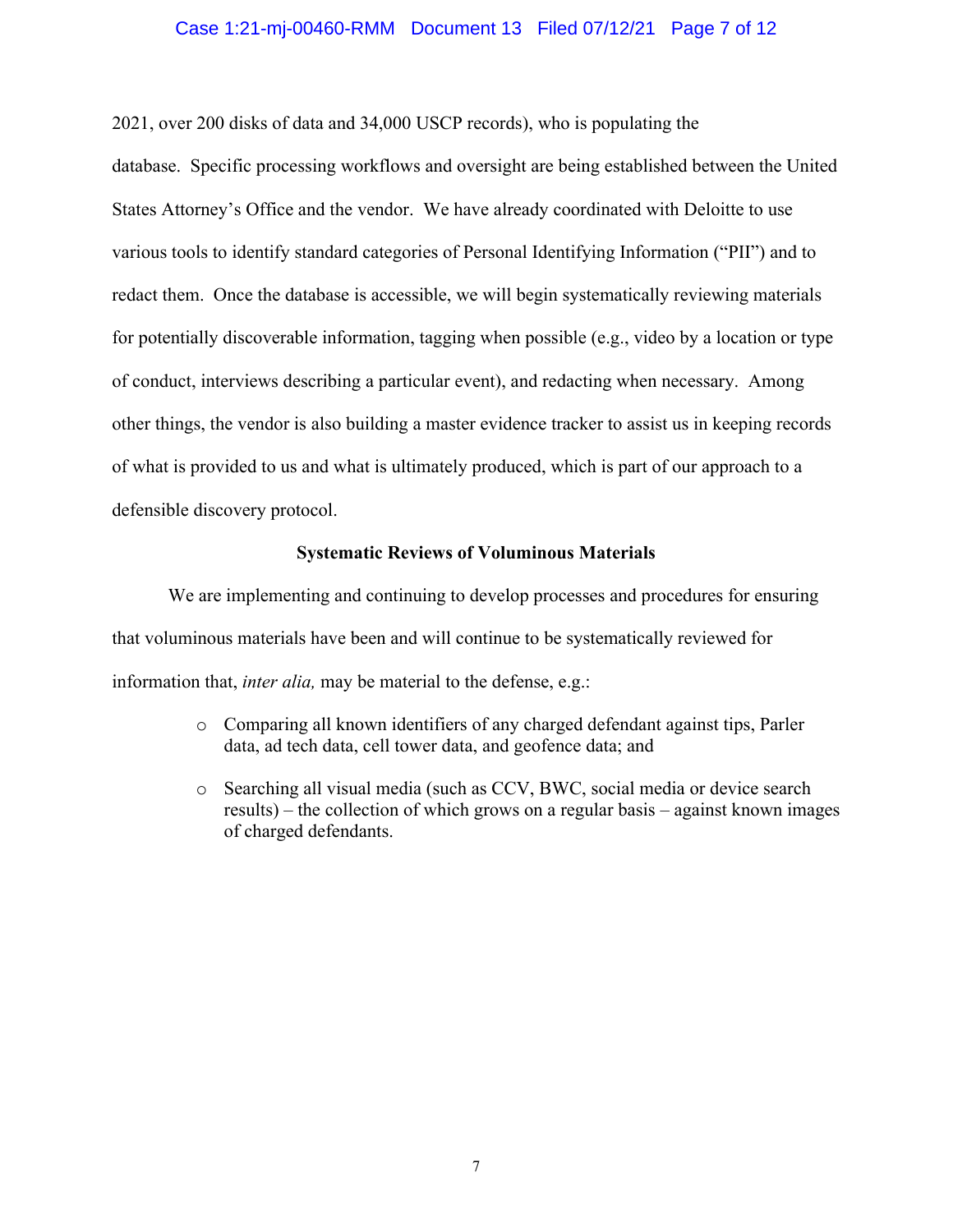### **Certain Specific Defense Requests**

Multiple defense counsel have inquired about investigations into officers who were *alleged* to have been complicit in the January 6 Capitol Breach. We have received copies of investigations into officer conduct, have finished reviewing them, and plan to disclose the relevant materials shortly.

#### **Discovery Provided**

Early discovery has already been provided, which should be the most directly relevant materials to the defendant. The United States has either already turned over or will soon make available any grand jury materials; serials with officer notes; copies of the defendant's searched devices and accounts; copies of raw collections from the defendant's devices and accounts (only at counsel's request); the results of checks of defendant's known identifiers against voluminous data such as tips, tower dumps and geofence results; specific relevant clips of BWC and CCV; and summary reports containing images of the defendant identified by the FBI in reviewing various sources of footage (to include digital media tips, CCV, and BWC). We have also already arranged six opportunities for defense counsel and an investigator to walk through the crime scene, which required the USCP to obtain the approval of many different Congressional offices to obtain access to various areas that are relevant to the charges being brought.

### **Complexities Require Careful Consideration**

Producing discovery in a meaningful manner and balancing complex legal-investigative and technical difficulties takes time. We want to ensure that all defendants obtain meaningful access to voluminous information that may contain exculpatory material, and that we do not overproduce or produce in a disorganized manner. That means we will review thousands of investigative memoranda, even if there is a likelihood they are purely administrative and not discoverable, to ensure that disclosures are appropriate.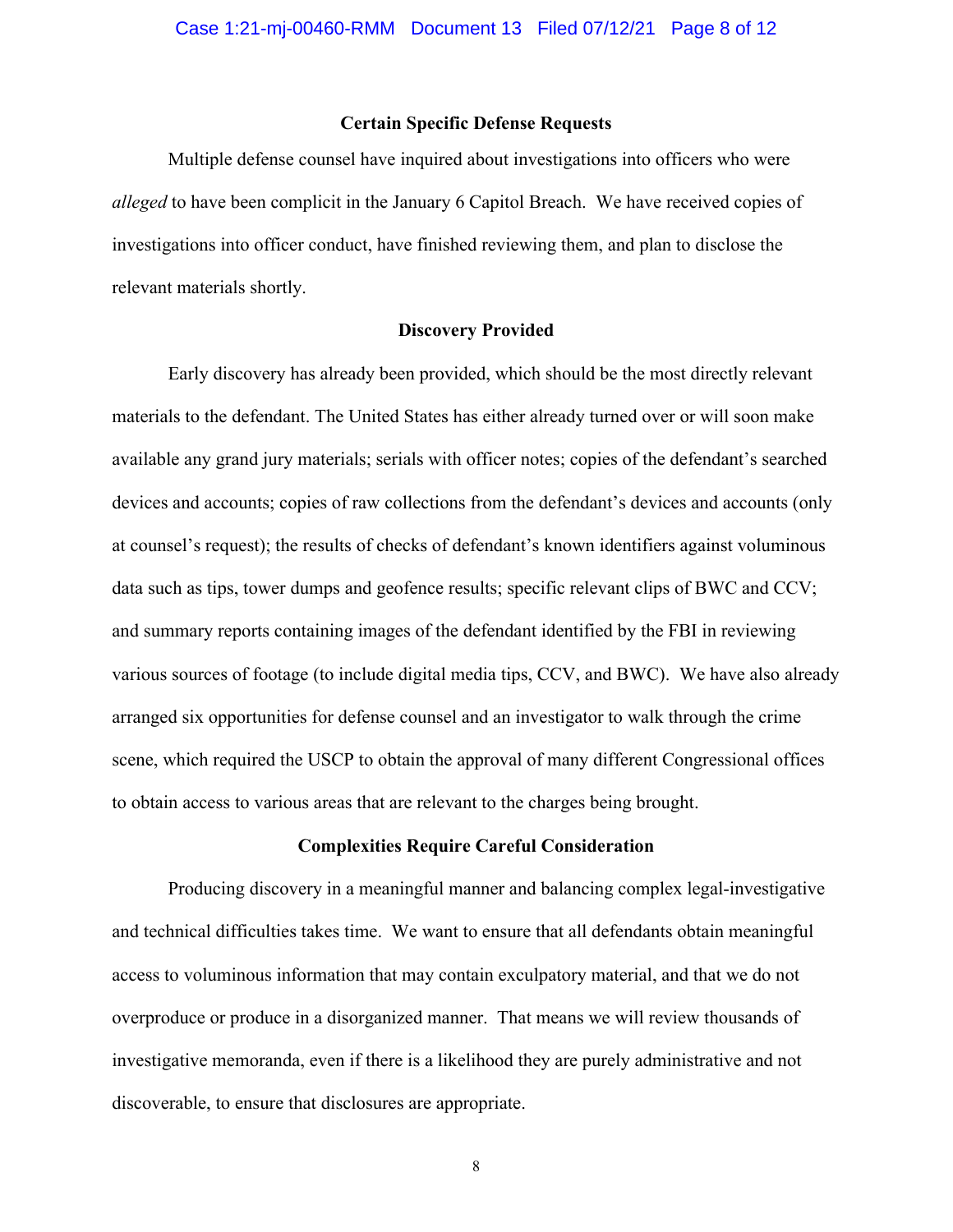#### *Legal-Investigative Considerations*

We must also carefully ensure we are adequately protecting the privacy and security interests of witnesses and subjects from whom those materials were derived. For example, we cannot allow a defendant's PII to be disseminated – without protection – to hundreds of others. Similarly, we cannot allow personal contact information for Congressional members, staffers, and responding police officers – targets and victims of these crimes – whose phones may have connected to the Capitol's DAS network to inadvertently be produced. We also must protect Law Enforcement Sensitive materials by ensuring they are carefully reviewed for discoverability and, if they are discoverable, that they are disclosed in an appropriate manner. We continue to develop workable paradigm for disclosing a vast amount of Capitol CCV while ensuring that the Capitol's security is maintained. We are also scrupulously honoring defendants' attorney-client privilege by employing a filter team that is continually reviewing devices and accounts for potentially privileged communications.

#### *Technological Considerations*

A large volume of the information that has been collected consists of ESI. ESI frequently contains significant metadata that may be difficult to extract and produce if documents are not processed using specialized techniques. Metadata is information about an electronic document and can describe how, when and by whom ESI was created, accessed, modified, formatted, or collected. In the case of a document created with a word processing program, for example, metadata may include the author, date created, and date last accessed. In the case of video footage, metadata may identify the camera that was used to capture the image, or the date and time that it was captured. Metadata may also explain a document's structural relationship to another document, e.g., by identifying a document as an attachment to an investigative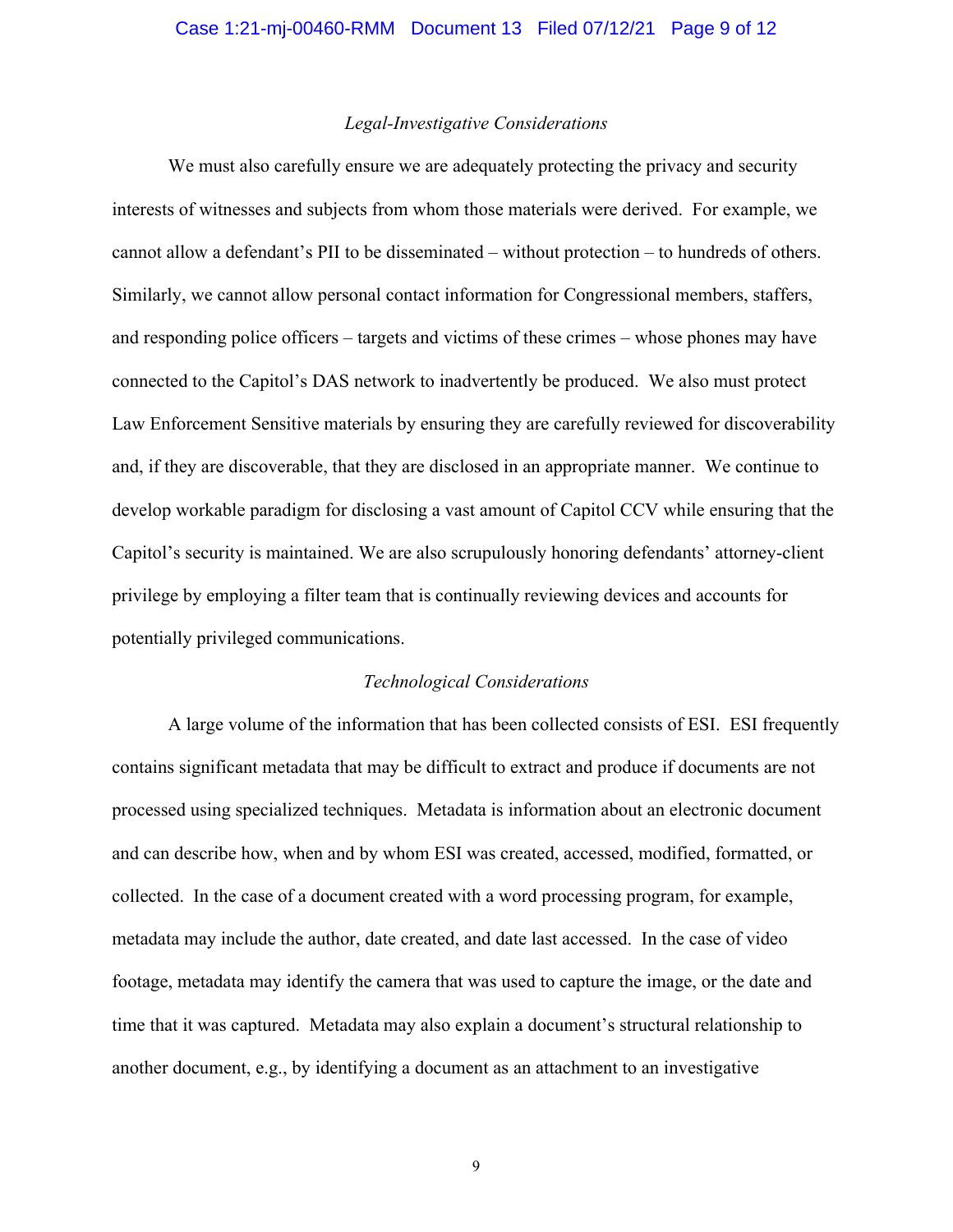memoranda.

Processing, hosting, and production of the voluminous and varied materials described above, to include the preservation of significant metadata, involves highly technical considerations of the document's source, nature, and format. For example, the optimal type of database for hosting and reviewing video footage may differ from the optimal type of database for hosting investigative memoranda. Similarly, a paper document, a word processing document, a spreadsheet with a formula, video footage from a camera, or video footage associated with a proprietary player may each require different types of processing to ensure they are captured by database keyword searches and produced with significant metadata having been preserved.

#### **Involving Defense Counsel in Voluminous Discovery Plan**

The Discovery Team regularly meets with FPD leadership and technical experts with respect to discovery issues. Given the volume of information that may be discoverable, FPD is providing input regarding formats that work best with the review tools that Criminal Justice Act panel attorneys and Federal Defender Offices have available to them. Due to the size and complexity of the data, we understand they are considering contracting with third party vendors to assist them (just as the United States Attorney's Office has done for this matter). So as to save defense resources and to attempt to get discovery more quickly to defense counsel, there were efforts made to see if FPD could use the same vendor as the United States Attorney's Office to set up a similar database as the government is using for reviewing the ESI, but for contractual and technical reasons we have recently learned that was not feasible. We are in the on-going process of identifying the scope and size of materials that may be turned over to FPD with as much detail as possible, so that FPD can obtain accurate quotes from potential database vendors. It is hoped that any databases or repositories will be used by FPD offices nationwide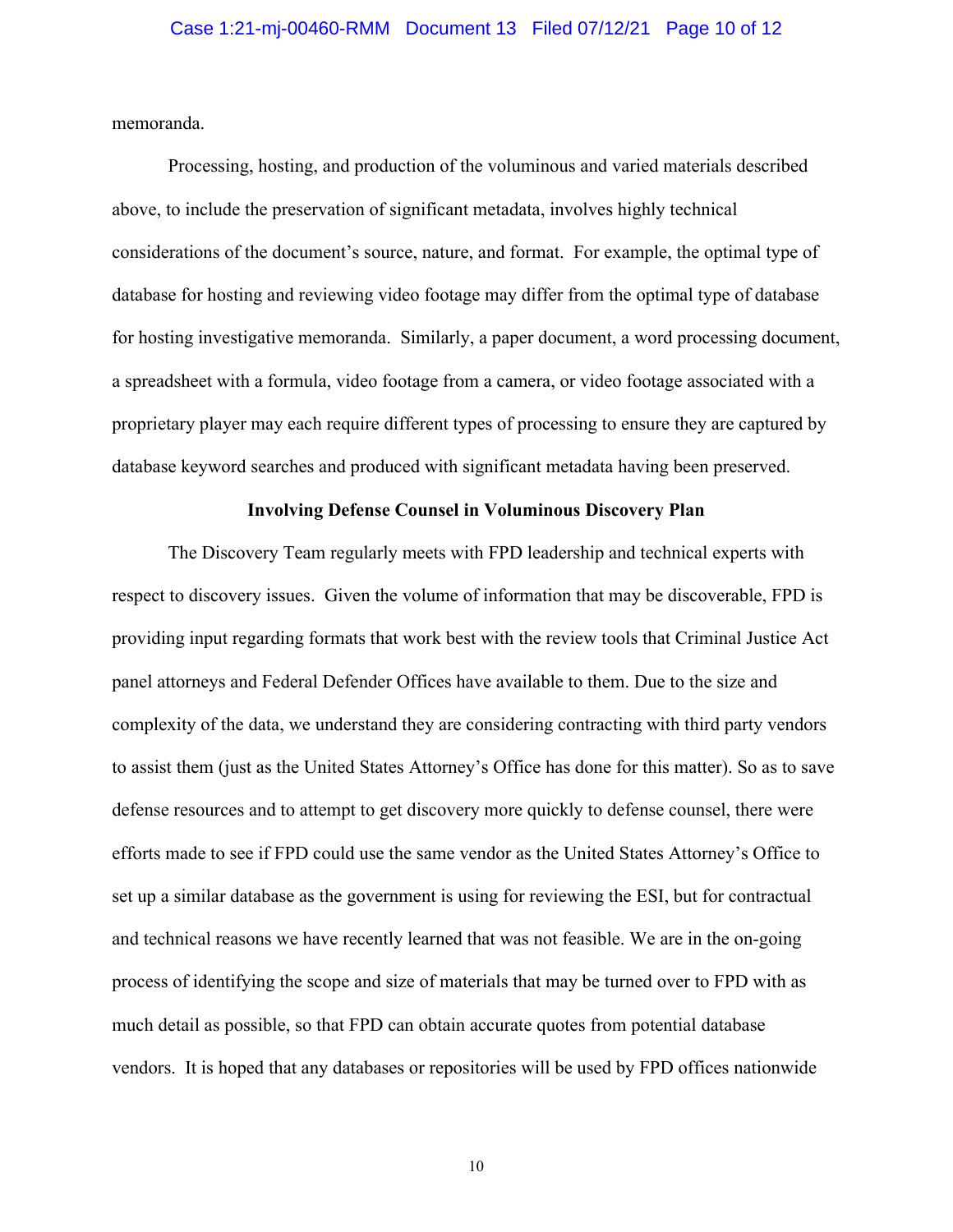### Case 1:21-mj-00460-RMM Document 13 Filed 07/12/21 Page 11 of 12

that are working on Capitol Breach cases, counsel that are appointed under the Criminal Justice Act, and retained counsel for people who are financially unable to obtain these services. A database will be the most organized and economical way of ensuring that all counsel can obtain access to, and conduct meaningful searches upon, relevant voluminous materials, e.g., thousands of hours of body worn camera and Capitol CCV footage, and tens of thousands of documents, including the results of thousands of searches of SCA accounts and devices.

## **Compliance with Recommendations Developed by the Department of Justice and Administrative Office of the U.S. Courts Joint Working Group on Electronic Technology**

As is evidenced by all of the efforts described above, the United States is diligently working to comply with the *Recommendations for Electronically Stored Information (ESI) Discovery Production* developed by the Department of Justice and Administrative Office of the U.S. Courts Joint Working Group on Electronic Technology in the Criminal Justice System in February 2012.<sup>1</sup> See https://www.justice.gov/archives/dag/page/file/913236/download. For example, we are: (1) including individuals with sufficient knowledge and experience regarding ESI; (2) regularly conferring with FPD about the nature, volume and mechanics of producing ESI discovery; (3) regularly discussing with FPD what formats of production are possible and appropriate, and what formats can be generated and also maintain the ESI's integrity, allow for reasonable usability, reasonably limit costs, and if possible, conform to industry standards for the format; (4) regularly discussing with FPD ESI discovery transmission methods and media that promote efficiency, security, and reduced costs; and (5) taking reasonable and appropriate

<sup>1</sup> These *Recommendations* are explicitly referenced in the Advisory Committee Note to Rule 16.1. Importantly, the two individuals primarily responsible for developing the Recommendations are Associate Deputy Attorney General Andrew Goldsmith, who (as noted earlier) is working closely with the prosecution's Discovery Team, and Sean Broderick, the FPD's National Litigation Support Administrator, who is playing a similar role for the D.C. Federal Defender's Office on electronic discovery-related issues. Messrs. Goldsmith and Broderick have a long history of collaborating on cost-effective ways to address electronic discovery-related issues, which undoubtedly will benefit all parties in this unprecedented undertaking.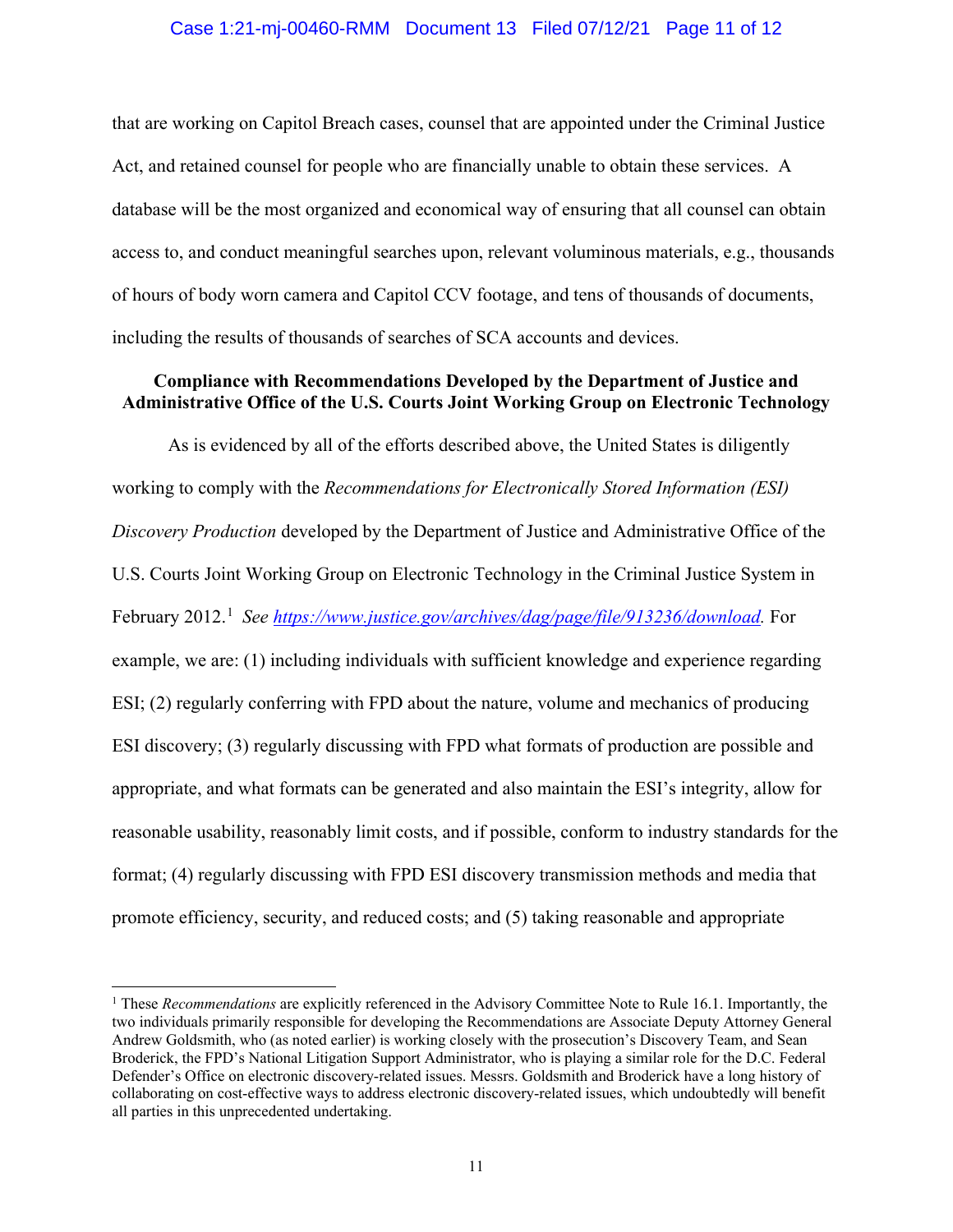measures to secure ESI discovery against unauthorized access or disclosure.

Respectfully submitted,

 CHANNING D. PHILLIPS Acting United States Attorney

By: */s/ Jacob J. Strain* JACOB J. STRAIN Utah Bar No. 12680 Assistant United States Attorney U.S. Attorney's Office for District of Columbia 555 4th Street, N.W. Washington, D.C. 20530

By:  $/s/$ EMILY A. MILLER Capitol Breach Discovery Coordinator DC Bar No. 462077 555 Fourth Street, N.W., Room 5826 Washington, DC 20530 Emily.Miller2@usdoj.gov (202) 252-6988

By:  $/s/$ 

GEOFFREY A. BARROW Capitol Breach Discovery Team, Detailee DC Bar No. 462662 1000 Southwest Third Avenue, Suite 600 Portland, Oregon 97204 Geoffrey.Barrow@usdoj.gov (503) 727-1000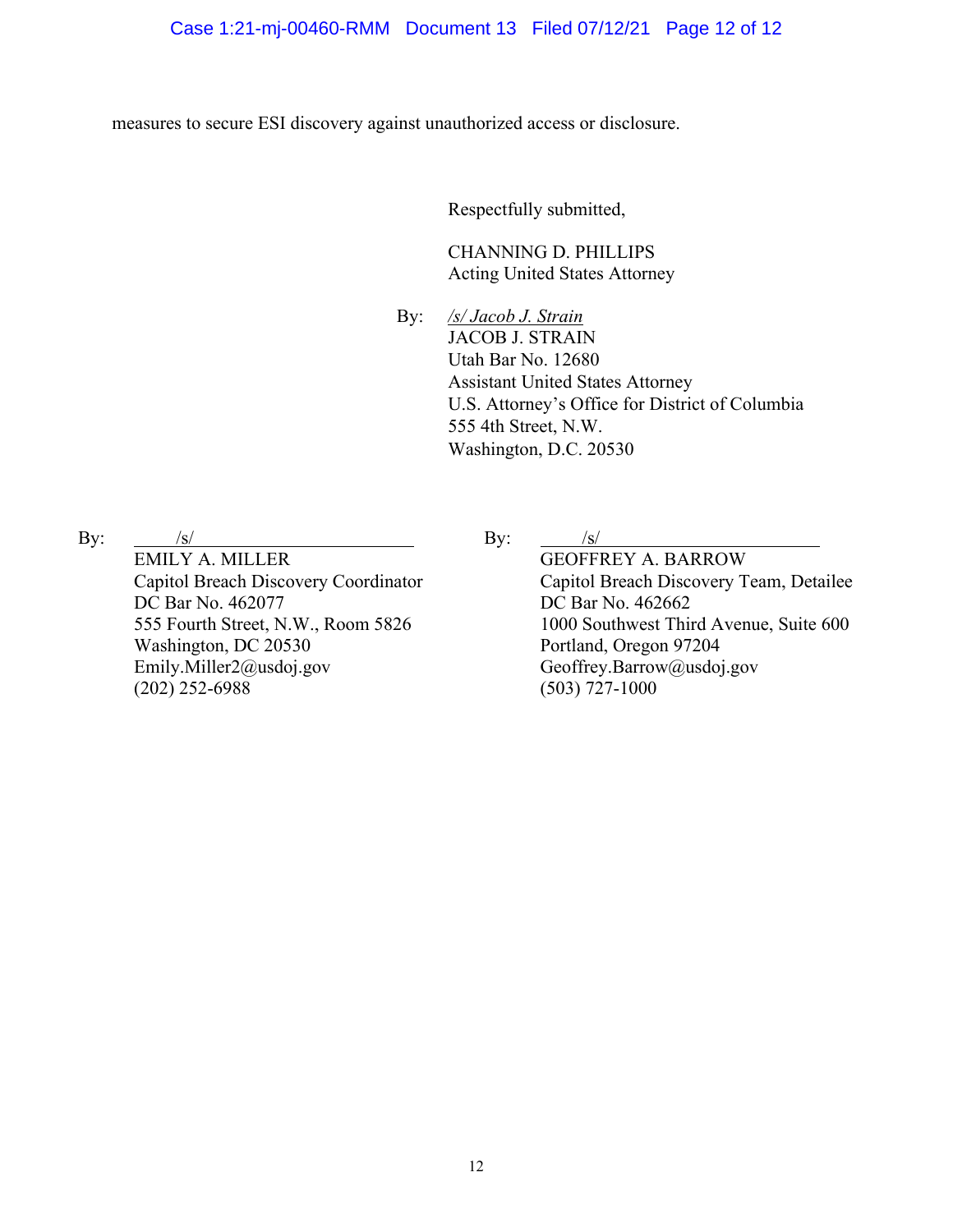# Case 1:21-mj-00460-RMM Document 13-1 Filed 07/12/21 Page 1 of 2

# **EXHIBIT A Additional Examples of Defense Discovery Requests**

| $\boxed{1}$     | "Videos in the government's possession that filmed the interior of the capital building from approximately 2:50 PM to 3:35 PM on<br>January 6, 2021."                                                                                                                                                                                                                                                                                                                                                                                                                                                                                   |
|-----------------|-----------------------------------------------------------------------------------------------------------------------------------------------------------------------------------------------------------------------------------------------------------------------------------------------------------------------------------------------------------------------------------------------------------------------------------------------------------------------------------------------------------------------------------------------------------------------------------------------------------------------------------------|
| $\overline{2}$  | "[A]ll photographs or video footage obtained or confiscated by the government from outside sources during the investigation of<br>this case are material to the defense's preparation."                                                                                                                                                                                                                                                                                                                                                                                                                                                 |
| $\overline{3}$  | "Our position is that the government must identify any evidence it believes to capture [defendant], regardless of whether it intends<br>to rely on the same in its case in chief."                                                                                                                                                                                                                                                                                                                                                                                                                                                      |
| $\overline{4}$  | "Copies of any and all documents, photographs, and video received by the U.S. Attorney's office and/or Metropolitan Police<br>Department or any other law enforcement agency from any law enforcement officer or prosecutor from any other jurisdiction<br>regarding this case."                                                                                                                                                                                                                                                                                                                                                        |
| $5\overline{)}$ | "I write to request that the United States review the contents of the FBI's "I" drive and disclose any and all exculpatory evidence<br>identified therein."                                                                                                                                                                                                                                                                                                                                                                                                                                                                             |
| 6               | "Network news outlets aired footage of one or more Officers directing protestors towards doors and seemingly invited them to<br>enter the building -- this is Brady material for our clients."                                                                                                                                                                                                                                                                                                                                                                                                                                          |
| $\overline{7}$  | "The discovery I'm requesting is all video and/or audio footage in which Capitol Police and any other Gov't officials or agents<br>remove barriers and/or interact with protestors who entered the Capitol or gained access to the patios or other structures connected<br>to the Capitol building complex."                                                                                                                                                                                                                                                                                                                            |
| 8               | "This request also includes any video footage, including from cameras owned by MPD (crime and red light) and DDOT (which are<br>operated and maintained by MPD, and to which MPD has access), as well as any footage that government actors reviewed. This<br>request also includes any video footage from MPD District where the defendant was taken, and all body worn camera footage that<br>may have captured any portion of the alleged incident, investigation or arrest of my client."                                                                                                                                           |
|                 | "The request includes all Body Worn Camera (BWC) footage from all offices involves in any and all searchers, arrests, and<br>investigations associated with this case and/ or labels with the CCN Number associated with this case; information that will permit<br>undersigned counsel to identify the officer wearing the BWC; metadata related to any and all BWC footage; information from the<br>AUSA's office and/or MPD specifying any edits or redactions made to the footage and the corresponding justifications. Please also<br>provide the access logs for the BWC footage for any and all officers involved in this case." |
| 9               | "All photographs, including those of the defendant, sketches, diagrams, maps, representations or exhibits of any kind, that<br>relate to this case, regardless of whether the government intends to introduce them in its case-in-chiefIncluding all video<br>recordings related to the January 6, 2021 events."                                                                                                                                                                                                                                                                                                                        |
| 10              | "I further request that you review all documentation related to or generated in connection with this case that may be outside of the<br>government's official case file (e.g., materials in the FBI's "I-Drive" or other similar repositories of investigation documents in the<br>possession of federal or local agencies or law enforcement authorities."                                                                                                                                                                                                                                                                             |